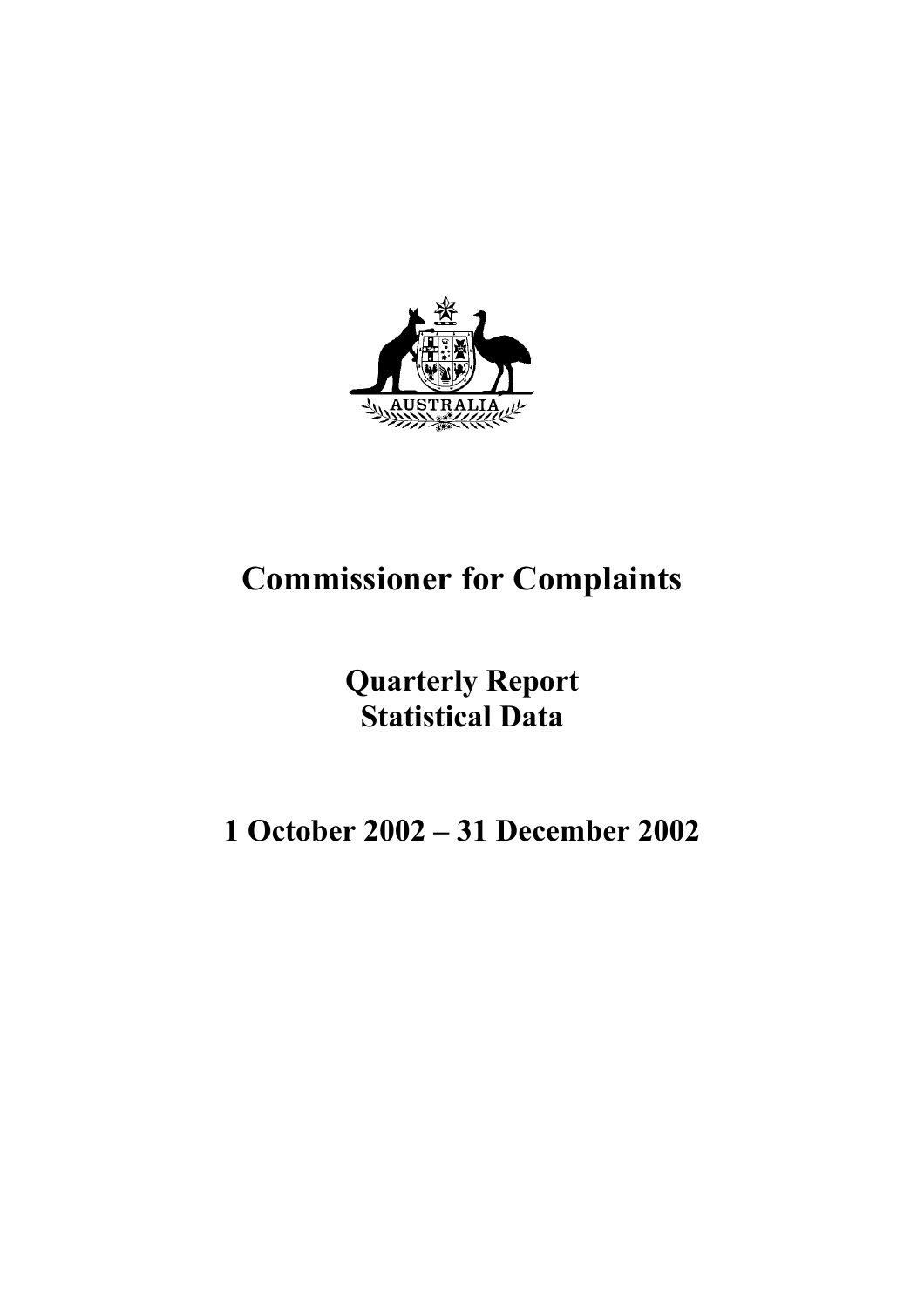## **Contents**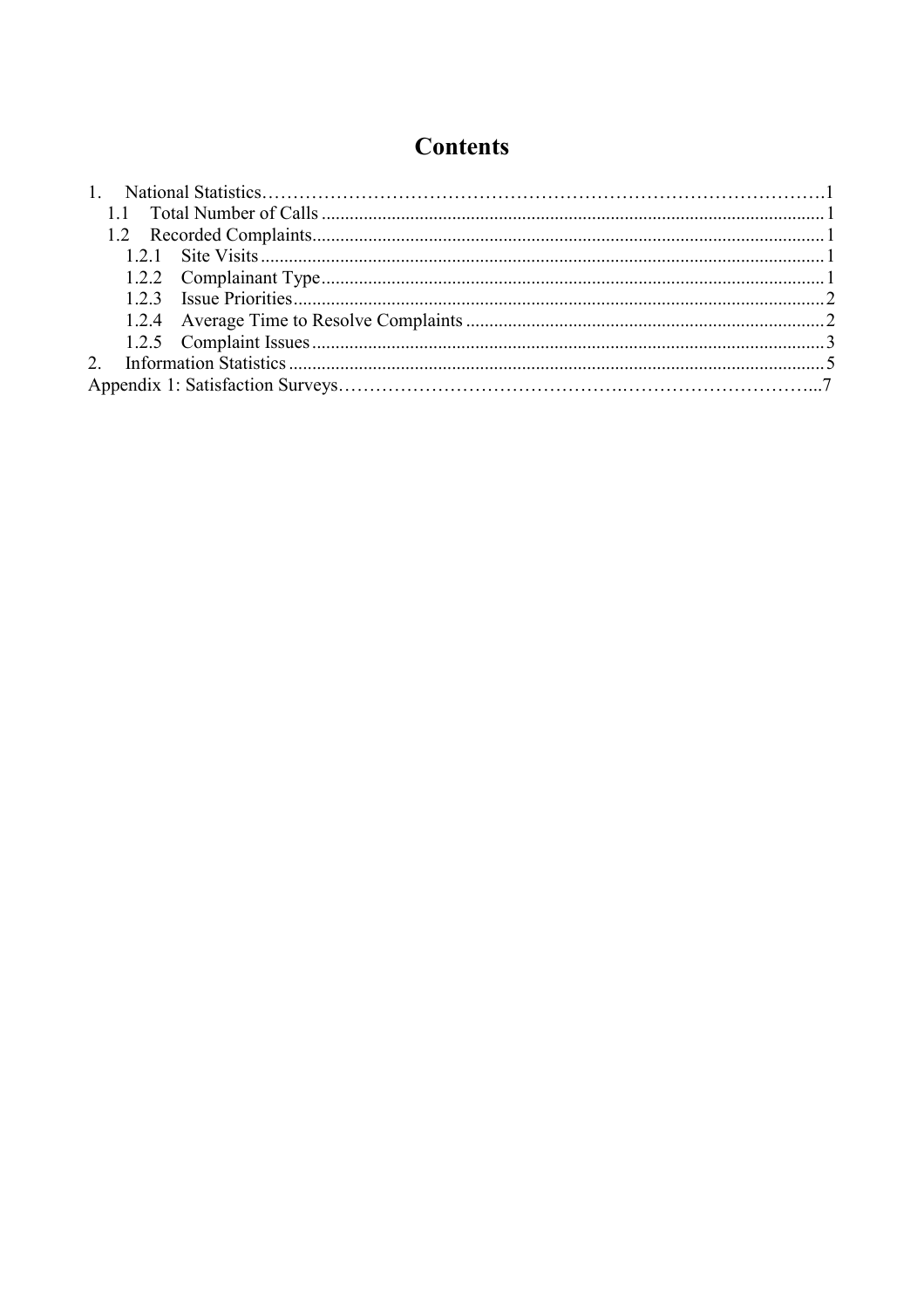### **1. National Statistics**

### **1.1 Total Number of Calls**

During this reporting period the scheme dealt with a total of 1750 calls. The following figure shows the breakdown of calls recorded in each jurisdiction during the reporting period, that is the number of complaints, information and feedback calls, shown as a percentage of the total 1750 calls recorded nationally.



**Fig 1: Total Number of Calls by Jurisdiction**

Of the 1750 calls recorded, 281 (16 per cent) were registered as complaints and 1468 (84 per cent) were registered as information calls.

### **1.2 Recorded Complaints**

The majority of the 281 complaints recorded during the reporting period related to aged residential care services, however, 11 complaints (4 per cent) related to community aged care packages. As in previous reports, the relatives of residents (57 per cent) lodged the majority of complaints recorded nationally. Across Australia 15 per cent of complaints were lodged by staff of aged care services and ten per cent by residents or care recipients. Seven per cent of complaints were listed as being lodged by 'others', and three per cent as 'unknown'. Four per cent were lodged by ex-staff. Friends lodged three per cent of complaints and Advocates one per cent.

#### **1.2.1 Site Visits**

During the reporting period the database records that officers undertook a total of 137 site visits either as part of the preliminary assessment or ongoing management of the issues raised.A total of 115 facilities were visited and issues relating to 135 individual complaints were discussed.

#### **1.2.2 Complainant Type**

Of the 281 complaints recorded nationally during the reporting period, 178 (63 per cent) were registered as open complaints, 61 (22 per cent) as confidential complaints and 42 (15 per cent) as anonymous complaints.

Note that a proportion of complainants who initially lodge a confidential complaint with the Scheme subsequently amend the status of their complaint and request that the issues being dealt with are managed as an open complaint.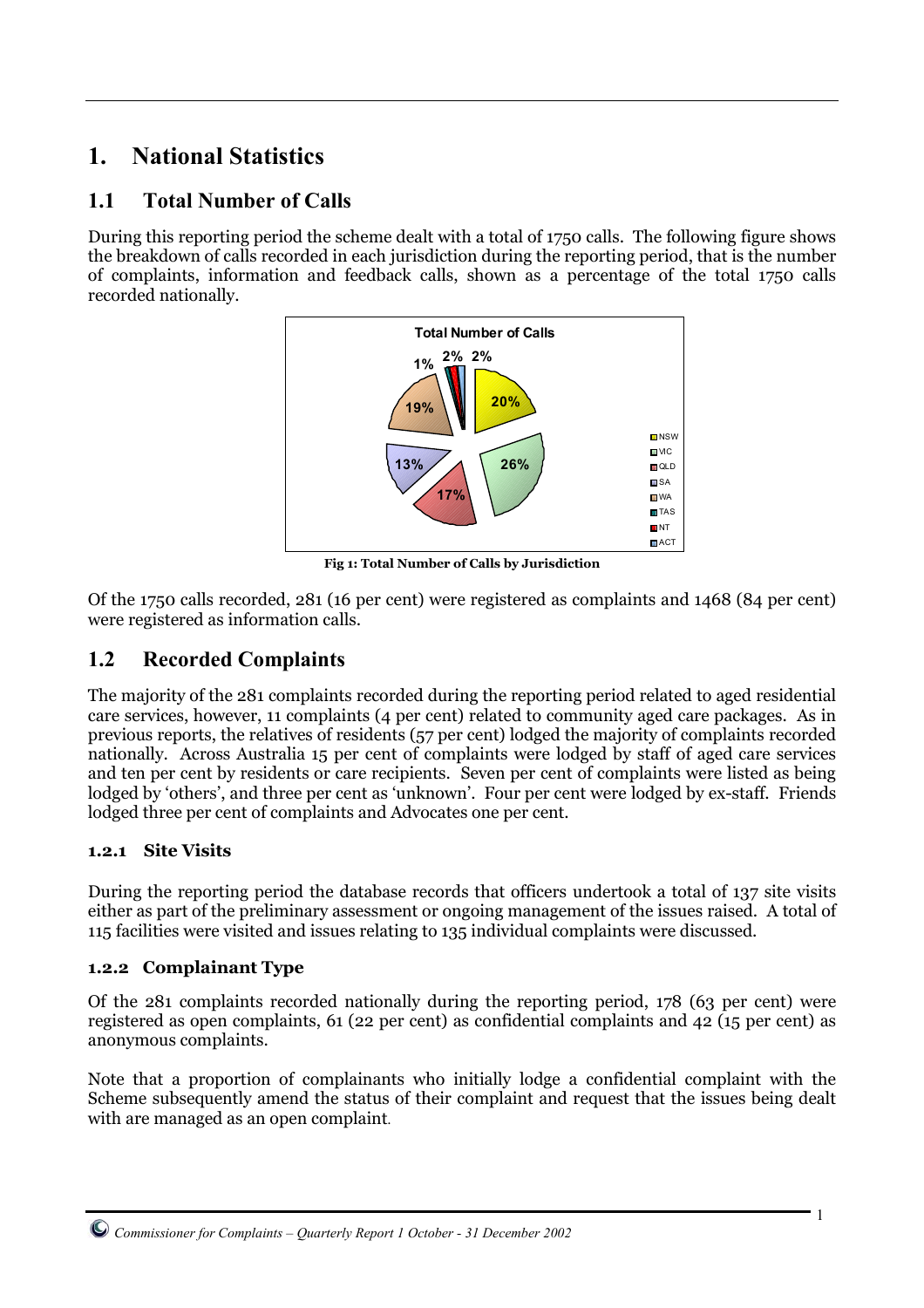

**Fig 2: Complainant Type and Volume**

#### **1.2.3 Issue Priorities**

Complaints are assessed as either urgent or standard (complex). During the reporting period six issues were assessed as urgent. A further 195 complaints were assessed as complex.



**Fig 3: Issue Priorities**

#### **1.2.4 Average Time to Resolve Complaints**

The current database does not provide details regarding total cases finalised for a period, however it does provide information regarding new cases both received and finalised within a period. Nationally the average number of days to finalise complaints received within the reporting period was 28.5 days. The following figure shows the average number of days taken to finalise complaints accepted during various reporting periods.



**Fig 4: Cases accepted and finalised**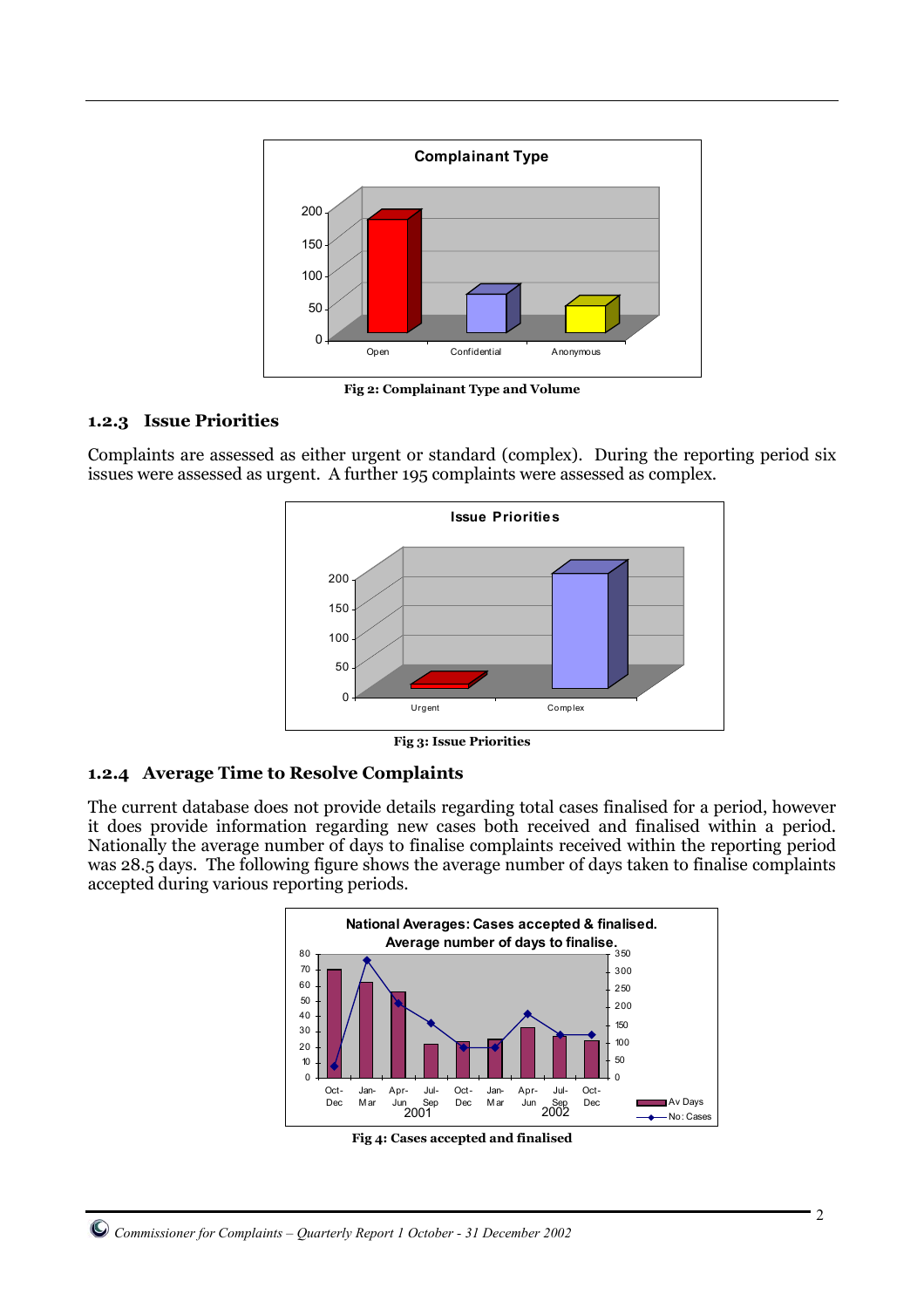At the end of the reporting period the data show that, nationally, 13 per cent of cases were incomplete, 24 per cent were ongoing, 51 per cent had been finalised and 12 per cent had been withdrawn.



**Fig 5: Case Status: End of the reporting period**

#### **1.2.5 Complaint Issues**

The Scheme has identified 58 common issues that can be recorded in four main clusters, those being: Administration, Consumer Rights, Environment and Level of Care. The following tables show the 7 top complaint issues in each category as a national percentage of the total. It should be noted that the tables do not equal 100 per cent but are presented in this manner for ease of viewing. The groupings do not vary significantly from previous reporting periods.





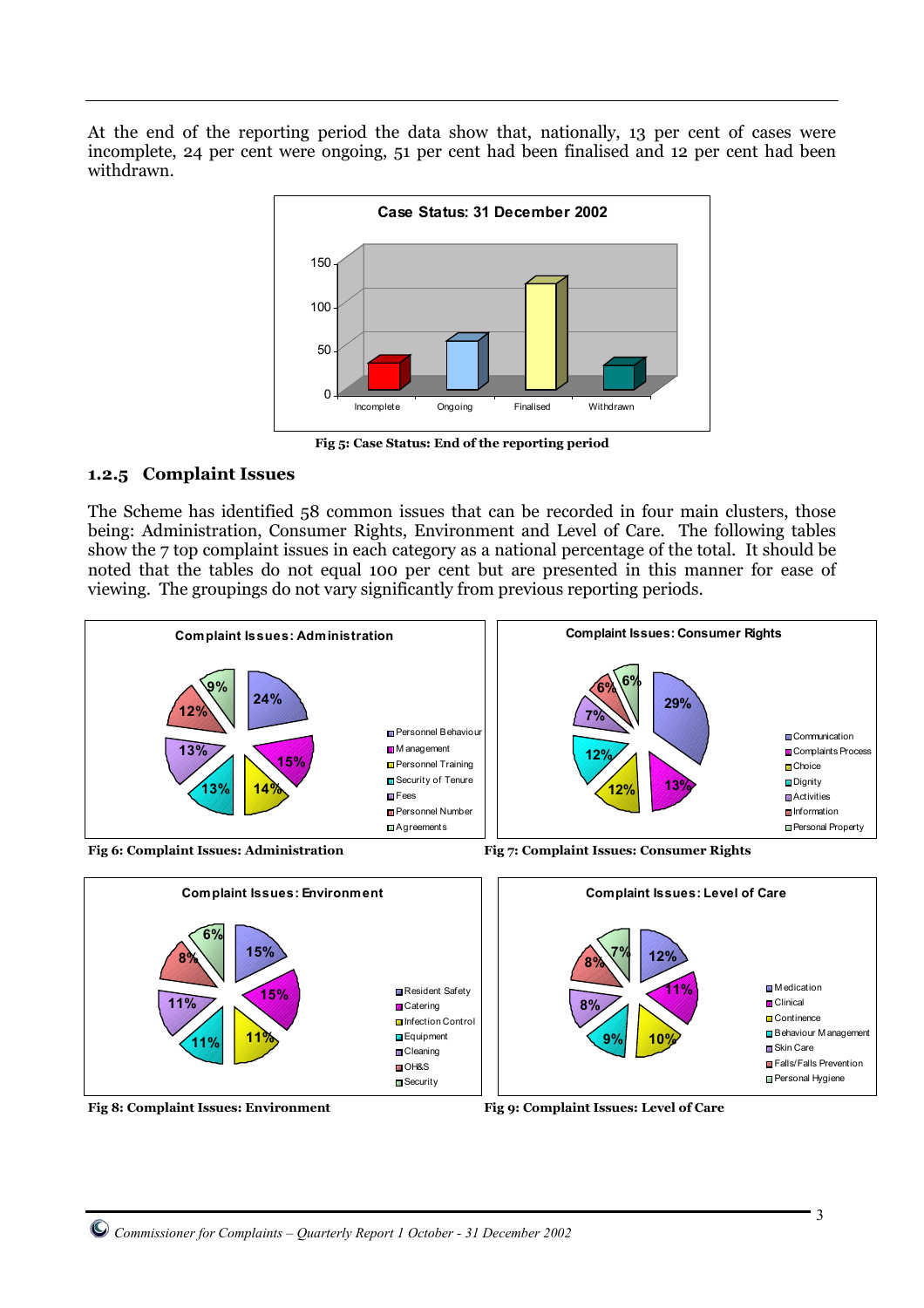Fifty-three per cent of the total issues recorded under the Administration heading related to personnel behaviour, management and training issues. Issues related to communication account for 29 per cent of all issues lodged under the Consumer Rights heading. Fifteen per cent of issues raised within the environment grouping related to the safety of care recipients and matters related to medication and clinical care comprised 23 per cent of all issues listed under Level of Care.

Taken together, while communication and personnel behaviour were of concern, during this reporting quarter the most significant issues for complainants generally related to the physical care of residents.



**Fig 10: Complainant concerns**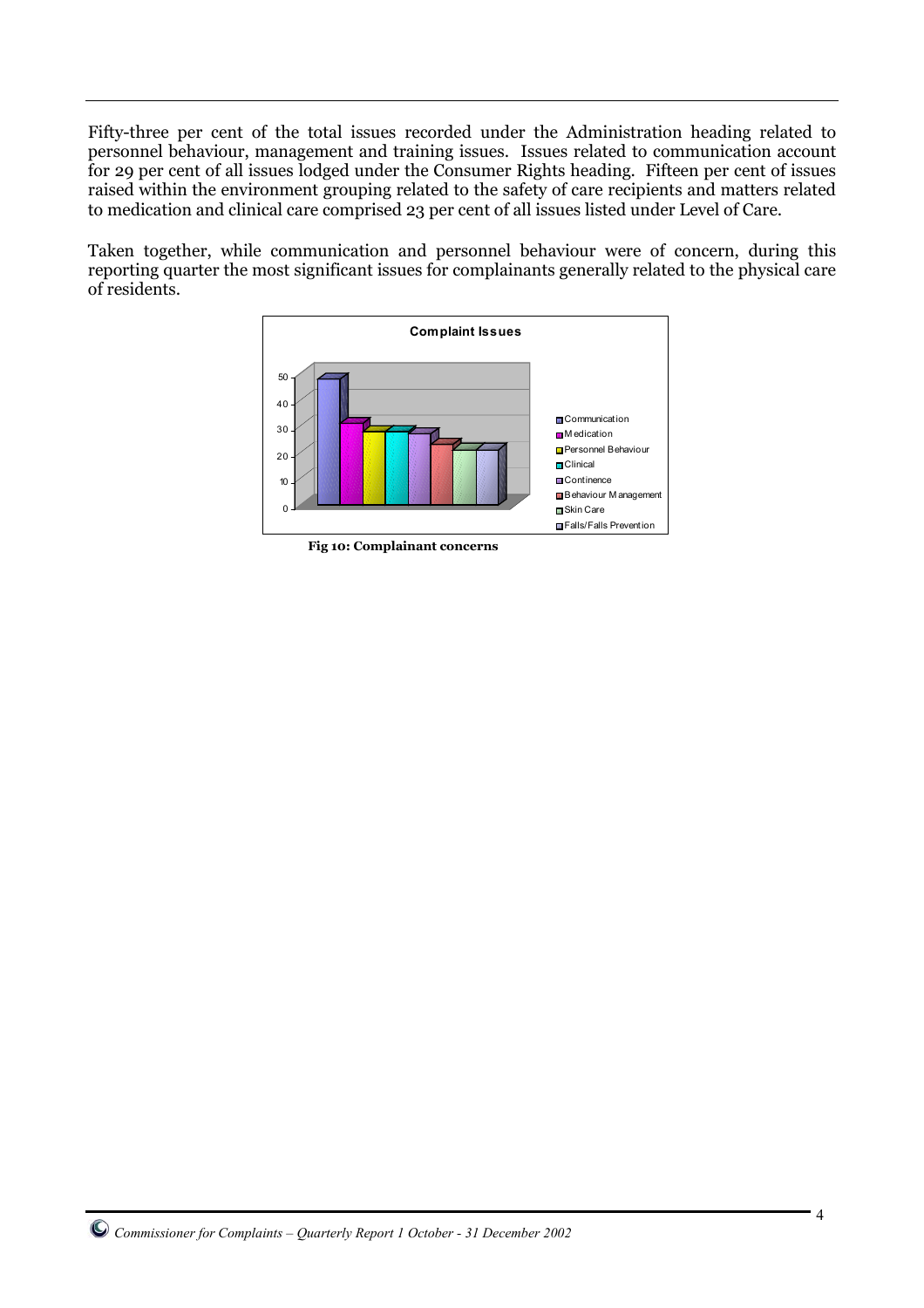### **2. Information Statistics**

During the reporting period 79 per cent of the calls registered by the Scheme (1468) were recorded as information calls. All jurisdictions except Tasmania recorded a higher percentage of information calls when compared to the number of complaints registered. The following figure shows a percentage breakdown of the total number of information calls received during the period.



 **Fig 11: Total number of information calls by jurisdiction**

It should be noted that, on the database, not all information calls specify an outlet. However, 98 per cent of calls received and recorded related to residential care. Eleven calls (2 per cent) were associated with community care packages. The majority of callers (81 per cent) were seeking general information, however, 19 per cent of calls (289) sought information outside the jurisdiction of the Scheme.

At a national level, 58 per cent of the information calls registered were made by relatives, 11 per cent by currently employed staff, 8 per cent by care recipients, 2 per cent each by ex-staff, advocates and friends. Fifteen per cent are recorded as 'other' and two per cent as 'unknown'.

The database registers the nature of the information calls using the same key words and groupings that is applied in the recording of information about complaints. It is important to note that this data is not recorded in the case of all information calls received, nor is it relevant for those calls seeking information outside the Scheme. Data captured in the following figures shows the top seven issues in each category as a percentage of the total. Figures do not equal 100 per cent but are presented in this manner for ease of viewing.



Fig 12: Information Calls – Administration Fig 13: Information Calls – Consumer Rights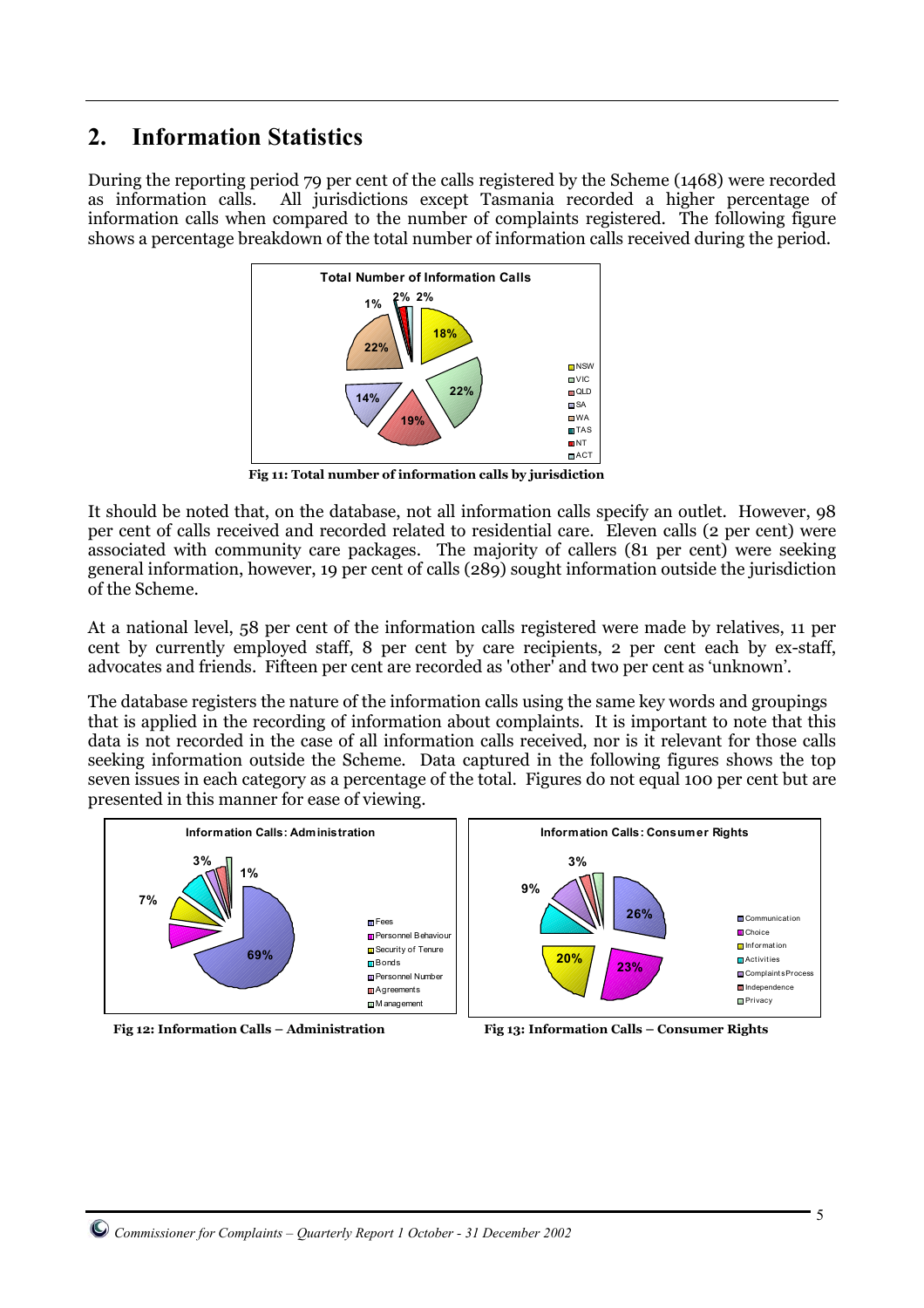

Fig 14: Information Calls – Environment Fig 15: Information Calls – Level of Care

Figure 16 shows the most significant issues for people seeking information during this reporting period.



**Fig 16: Information sought**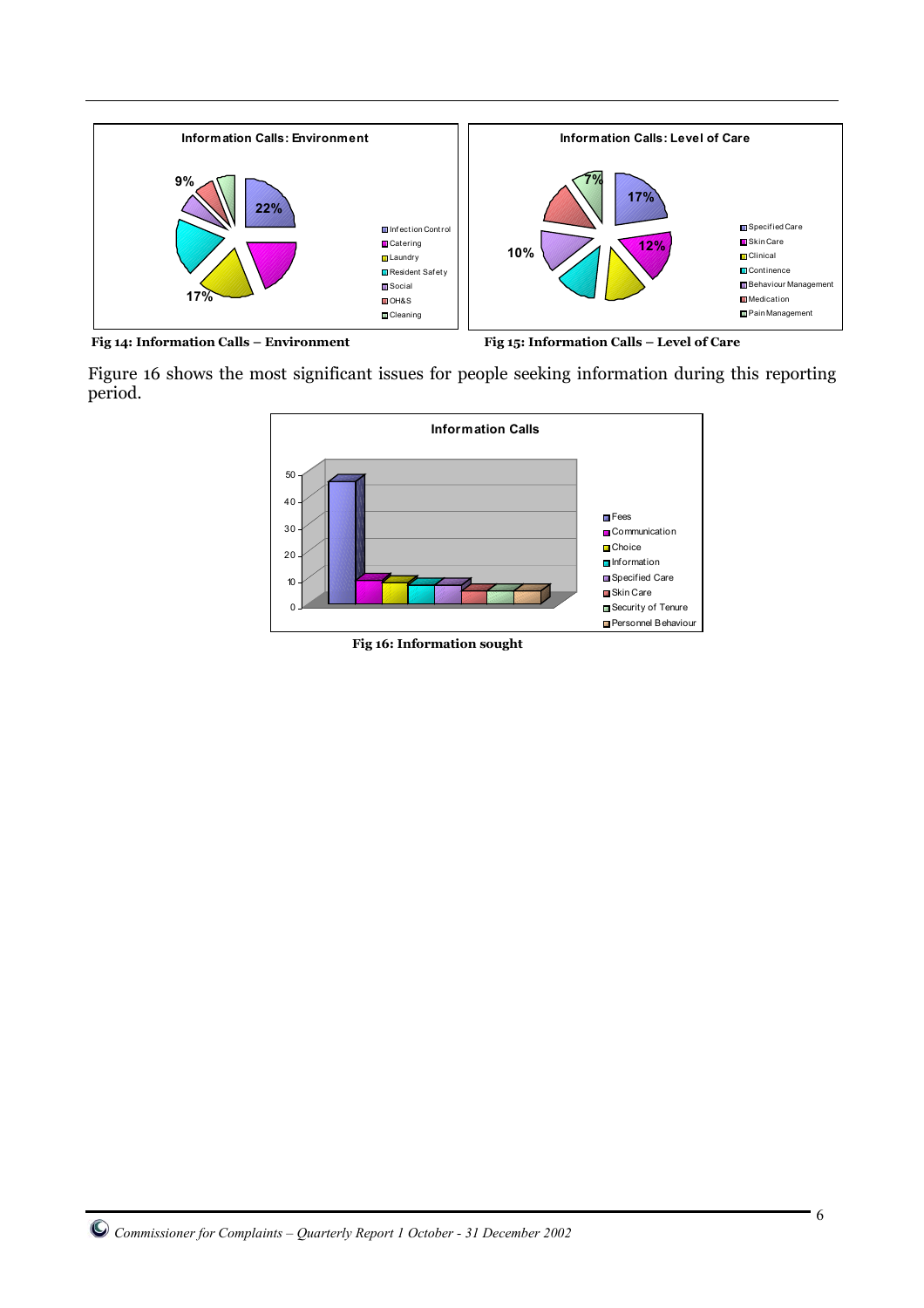### **Appendix 1: Satisfaction Surveys**

This report considers information obtained from complainant and service provider surveys completed and returned during the reporting period 1 October 2002 to 31 December 2002. A total of 147 survey forms (60 complainants, 87 service providers), were returned and analysed. It should be noted that all respondents do not reply to each question asked and the percentages provided in this report are based on the number of complainants/service providers who responded to each individual question not the overall number of respondents. As a result the figures shown in the graphs may not always equal 100 per cent.

#### **Complainant Responses**

A total of 60 completed survey forms were returned. The data show that 85 per cent of complainants who returned surveys and responded to this question were mostly satisfied or satisfied with the service provided by the Scheme. A total of 88 per cent of complainants indicated they were assisted to make a complaint, a further 12 per cent reported they were assisted to some extent. Seventy-five per cent of complainants found the Scheme very helpful, 20 per cent helpful and 3 per cent reported that they did not find the Scheme to be helpful.



**Fig 17: Complainant: Overall Satisfaction Fig 18: Complainant: Scheme Helpful**



Questions 4, 5 and 6 address the Scheme's ability to keep the complainant informed, respect their wishes and provide information about their rights and options. Seventy-five per cent, 77 per cent and 82 per cent of complainant responses respectively related this was always done or confirmed this was done.





**Fig 19: Complainant: Were you kept informed. Fig 20: Complainant: Were your wishes respected?**





**Fig 21: Complainant: Did you receive information about your rights?**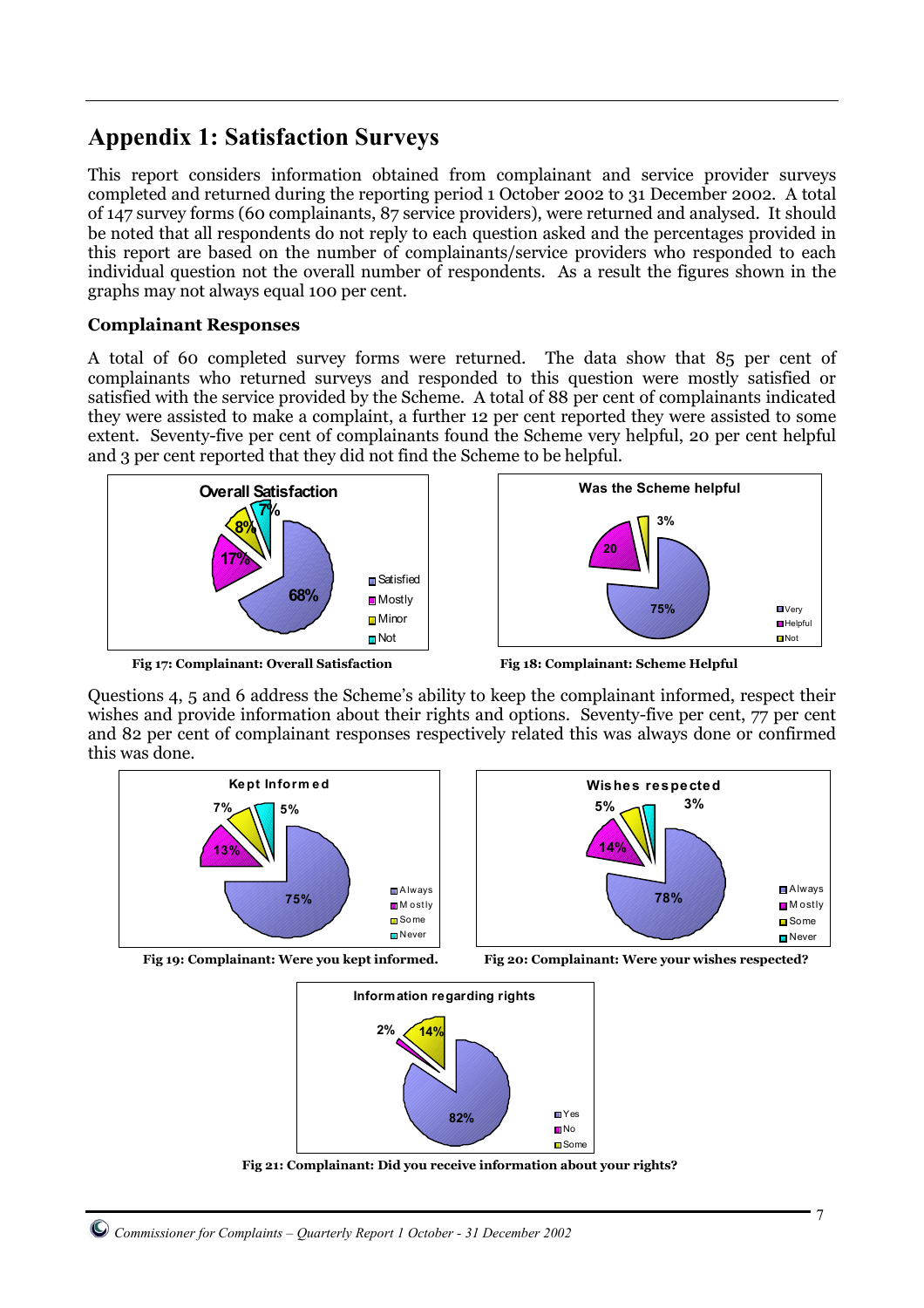The data indicate that 89 per cent, 90 per cent and 84 per cent of complainants respectively advised that these consumer service factors were mostly delivered. The majority (67 per cent) of complainants indicated they felt their complaint was resolved.

Thirty per cent of complainants offered suggestions for improvement in the management of complaints. Suggestions included improved communication, investigation, timeliness and followup.

#### **Service Provider Responses**

Eighty-two per cent of service providers who responded to the Satisfaction Surveys and answered the question indicated they were satisfied overall with the Scheme. A further 15 per cent reported that they were mostly satisfied. Together these figures indicate that 97 per cent of service providers were satisfied with the service provided by the Scheme. Seventy-six per cent of service providers found the Scheme very helpful and 23 per cent advised that they found the Scheme helpful. That is, a total of 99 per cent of service providers responding to the survey between 1 October and 31 December 2002 indicated that they found the Scheme helpful or very helpful.



Fig 22: Provider: Overall level of satisfaction Fig 23: Provider: Scheme Helpful



Similar to the complainant Survey, questions 2, 3 and 5 asked service providers if the Scheme kept them informed, respected their needs and provided information about their rights and options. Seventy per cent, 78 per cent and 86 per cent respectively indicated that this was always done.









**Fig 26: Provider Were you given information about your rights?**